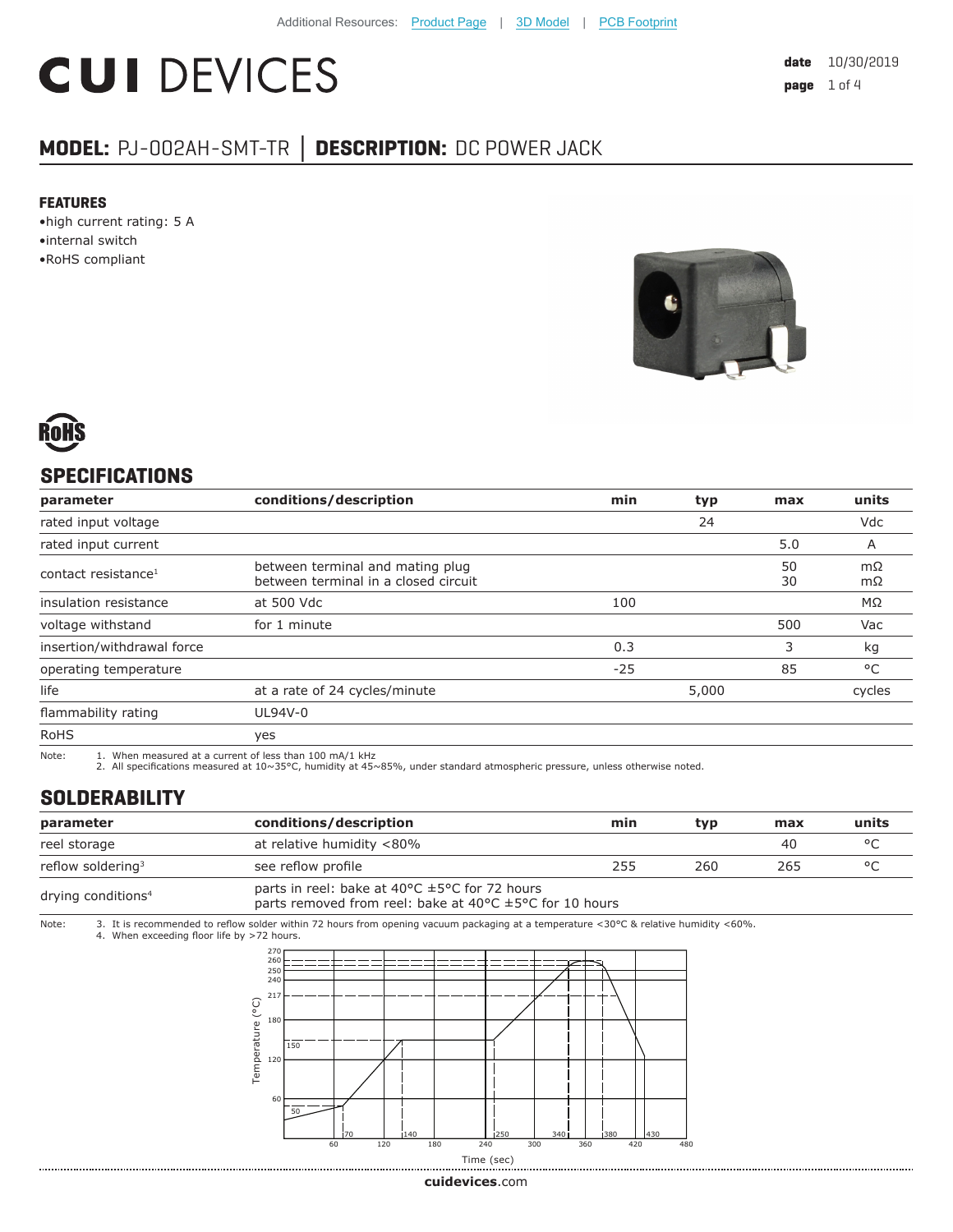#### **MECHANICAL DRAWING**



Top View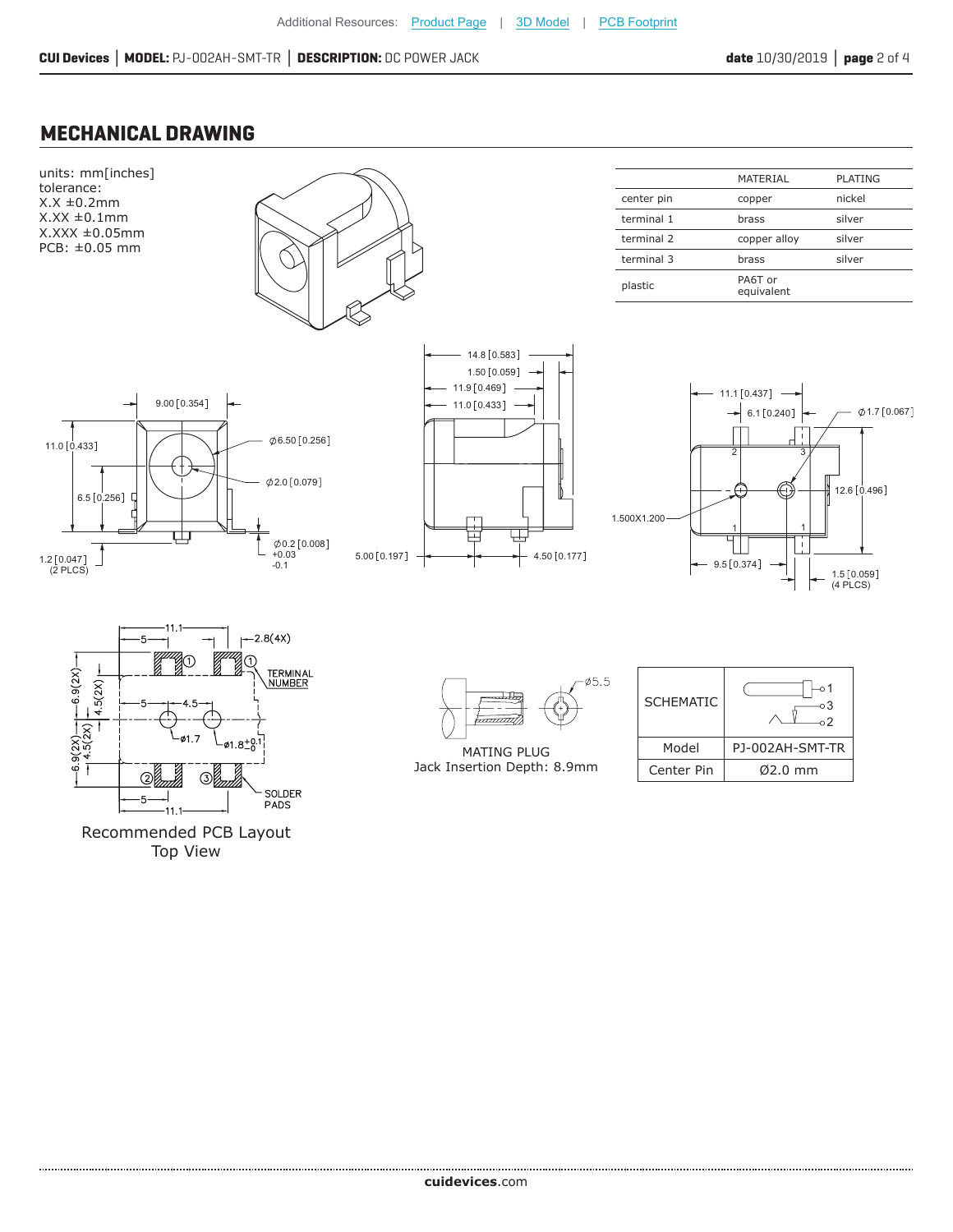#### **PACKAGING**

units: mm

Reel Size: Ø381 mm Reel QTY: 350 pcs per reel